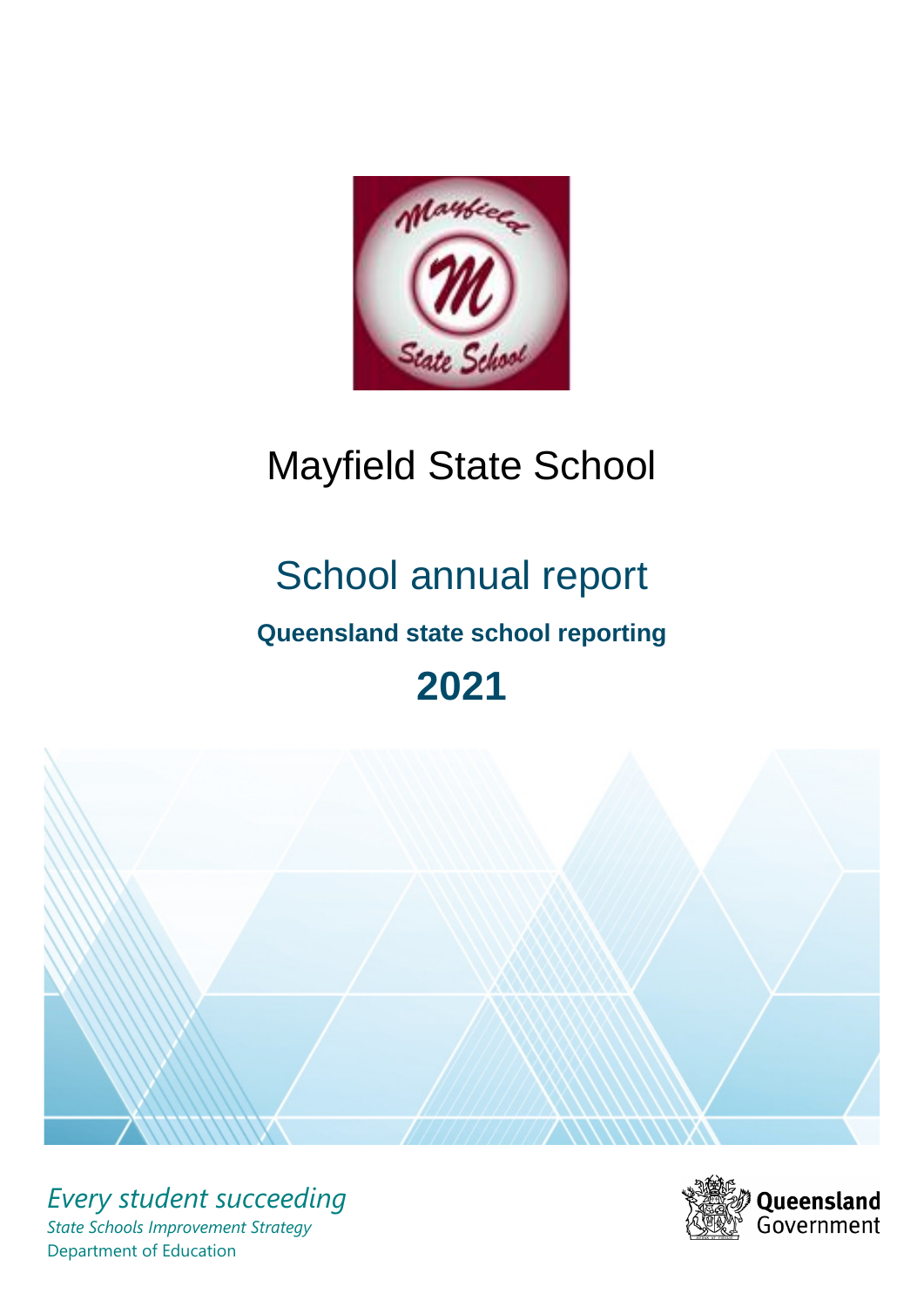**OFFICIAL – Public** Published as information source only. Public information used to create this report may not appear in this format in the public domain Please refer to disclaimer information.

#### **Contact details**

| <b>Postal Address</b> | Paget Street Carina 4152       |
|-----------------------|--------------------------------|
| <b>Phone</b>          | (07) 3843 7333                 |
| Fax                   | (07) 3843 7300                 |
| Email                 | principal@mayfieldss.eq.edu.au |
| Website               | https://mayfieldss.eg.edu.au   |

#### **Disclaimer**

The materials presented in this report are distributed by the Department of Education (the department) as an information source only.

The information and data in this report is subject to change without notice.<br>The department makes no statements, representations, or warranties about the accuracy or completeness of, and you should not rely on, any informa report. The department disclaim all responsibility and all liability (including without limitation, liability in negligence) for all expenses, losses, damages and costs you might incur as a

result of the information in this report being inaccurate or incomplete in any way, and for any reason.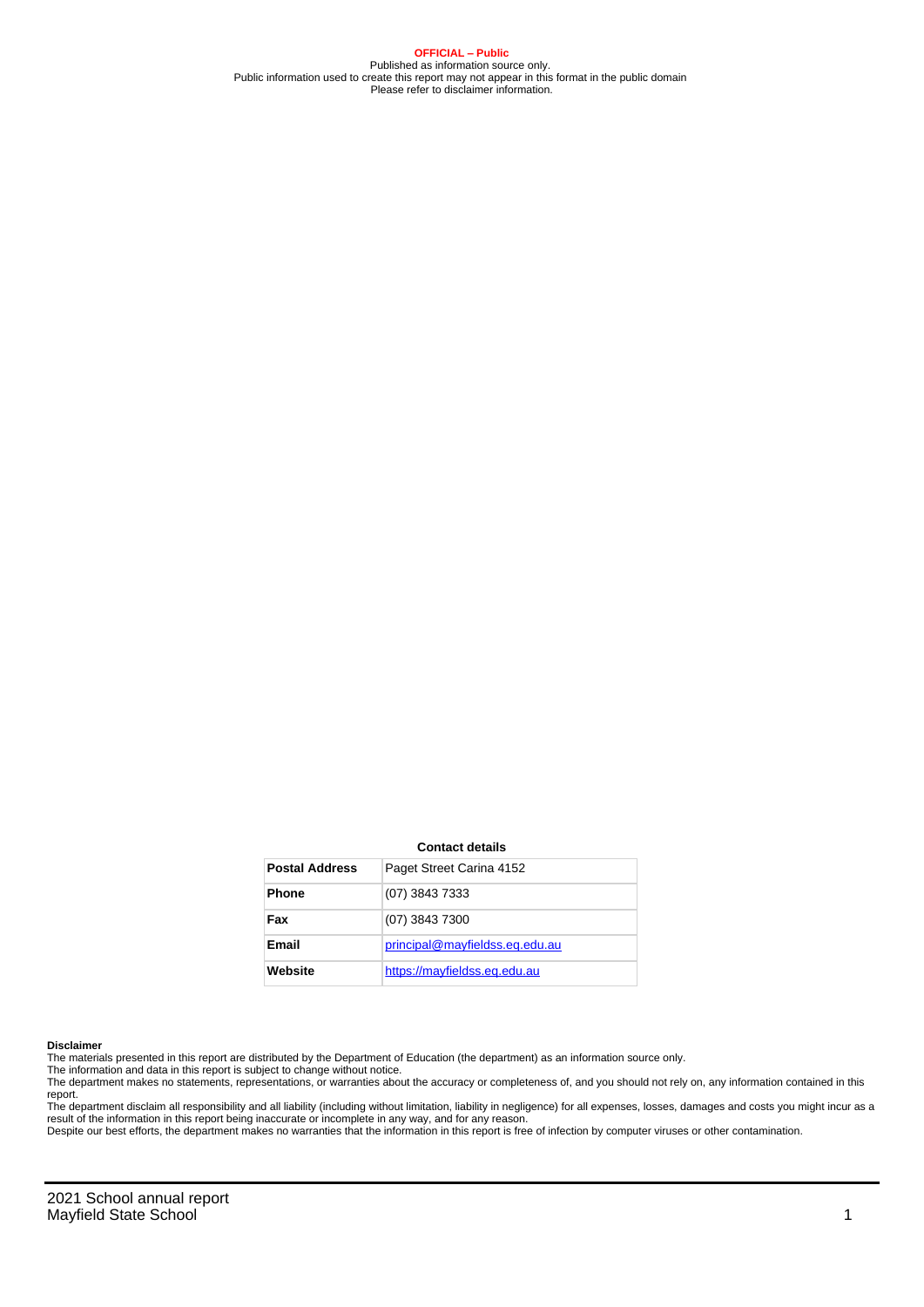| School context                   |                                                                                                                                                                                              |
|----------------------------------|----------------------------------------------------------------------------------------------------------------------------------------------------------------------------------------------|
| Coeducational or single sex      | Coeducational                                                                                                                                                                                |
| <b>Independent Public School</b> | No.                                                                                                                                                                                          |
| Year levels offered in 2021      | Prep Year - Year 6                                                                                                                                                                           |
| Webpages                         | Additional information about Queensland state schools is located on the:<br>My School website<br>Queensland Government data website<br>Queensland Government schools directory website.<br>٠ |

# **Characteristics of the student body**

### **Student enrolments**

### **Table 1: Student enrolments by year level**

|                   |      | <b>February</b> |      |      | <b>August</b> |      |
|-------------------|------|-----------------|------|------|---------------|------|
| <b>Year Level</b> | 2019 | 2020            | 2021 | 2019 | 2020          | 2021 |
| <b>Prep Year</b>  | 48   | 44              | 61   | 49   | 45            | 59   |
| Year 1            | 45   | 49              | 43   | 45   | 51            | 43   |
| Year 2            | 42   | 41              | 52   | 40   | 42            | 52   |
| Year <sub>3</sub> | 41   | 34              | 38   | 41   | 35            | 35   |
| Year 4            | 47   | 37              | 37   | 46   | 38            | 37   |
| Year <sub>5</sub> | 35   | 41              | 36   | 35   | 40            | 36   |
| Year <sub>6</sub> | 33   | 34              | 39   | 33   | 35            | 39   |
| <b>Total</b>      | 291  | 280             | 306  | 289  | 286           | 301  |

Notes

1. Student counts include headcount of all full- and part-time students at the school.

# **Average class sizes**

### **Table 2: Average class size information for each phase of schooling**

| <b>Year Levels</b> | 2019 | 2020 | 2021 |
|--------------------|------|------|------|
| Prep – Year 3      | 26   | 23   | 21   |
| Year 4 – Year 6    | 28   | 29   | 28   |

Notes

1. Classes are measured against the target of 25 students per teacher in Prep to Year 3 and Years 11 to 12, and target of 28 students per teacher in Years 4 to 10. Where composite classes exist across cohorts (e.g. Year 3/4) the class size targets would be the lower cohort target.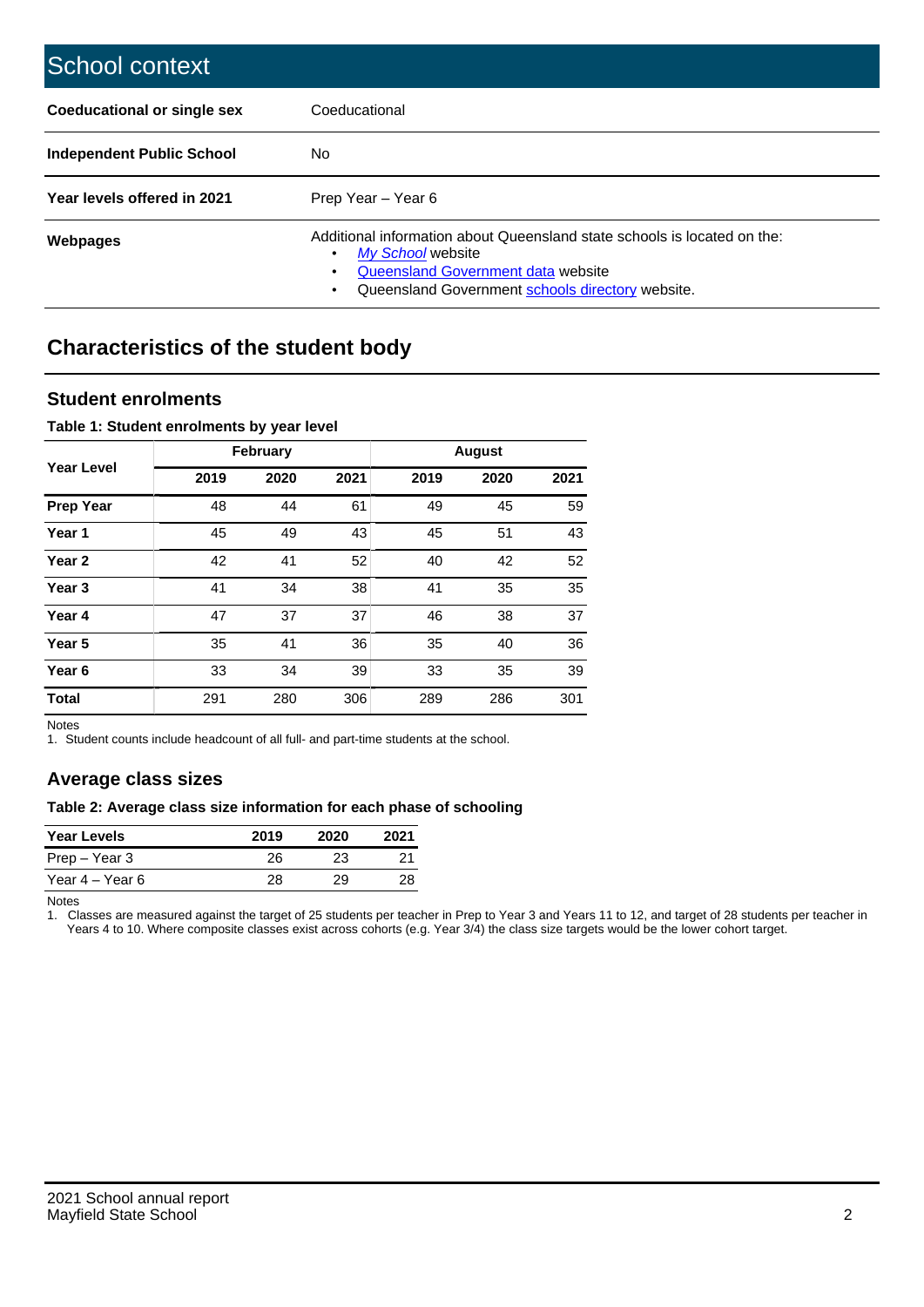### **Respectful relationships education**

To support students' learning, health and wellbeing all state schools are required to implement respectful relationships education through the Prep to Year 10 Australian Curriculum: Health and Physical Education and/or through school pastoral care programs across Prep to Year 12.

### **Parent, student and staff satisfaction**

Tables 3–5 show selected items from the Parent/Caregiver, Student and Staff School Opinion Surveys. In response to the COVID-19 health emergency, the annual school opinion surveys of students, teachers and staff were not administered in 2020. A new time series started in 2021 and data from this collection is not considered directly comparable with earlier collections due to significant methodology changes.

For state level information go to the **[School Opinion Survey](https://qed.qld.gov.au/publications/reports/statistics/schooling/schools/schoolopinionsurvey) webpage**.

### **Table 3: Parent/Caregiver Survey**

| Percentage of parents/caregivers who agree <sup>1</sup> that:                                               | 2019   | 2020 | 2021  |
|-------------------------------------------------------------------------------------------------------------|--------|------|-------|
| This is a good school.                                                                                      | 92.7%  |      | 98.7% |
| My child likes being at this school. <sup>2</sup>                                                           | 100.0% |      | 93.9% |
| My child feels safe at this school. <sup>2</sup>                                                            | 97.5%  |      | 92.7% |
| My child's learning needs are being met at this school. <sup>2</sup>                                        | 97.6%  |      | 91.3% |
| My child is making good progress at this school. <sup>2</sup>                                               | 97.6%  |      | 91.3% |
| Teachers at this school expect my child to do his or her best. <sup>2</sup>                                 | 100.0% |      | 98.8% |
| Teachers at this school provide my child with useful feedback about his or her school<br>work. <sup>2</sup> | 97.5%  |      | 92.4% |
| Teachers at this school motivate my child to learn. <sup>2</sup>                                            | 95.1%  |      | 94.9% |
| Teachers at this school treat students fairly. <sup>2</sup>                                                 | 90.0%  |      | 95.1% |
| I can talk to my child's teachers about my concerns. <sup>2</sup>                                           | 90.2%  |      | 95.2% |
| This school works with me to support my child's learning. <sup>2</sup>                                      | 92.5%  |      | 91.6% |
| This school takes parents' opinions seriously. <sup>2</sup>                                                 | 84.2%  |      | 87.3% |
| Student behaviour is well managed at this school. <sup>2</sup>                                              | 87.8%  |      | 92.2% |
| This school looks for ways to improve. <sup>2</sup>                                                         | 92.5%  |      | 96.3% |
| This school is well maintained. <sup>2</sup>                                                                | 100.0% |      | 97.6% |

Notes

1. Agree represents the percentage of respondents who Somewhat Agree, Agree or Strongly Agree with the statement.

2. Nationally agreed parents/caregiver items.

3. DW = Data withheld to ensure confidentiality.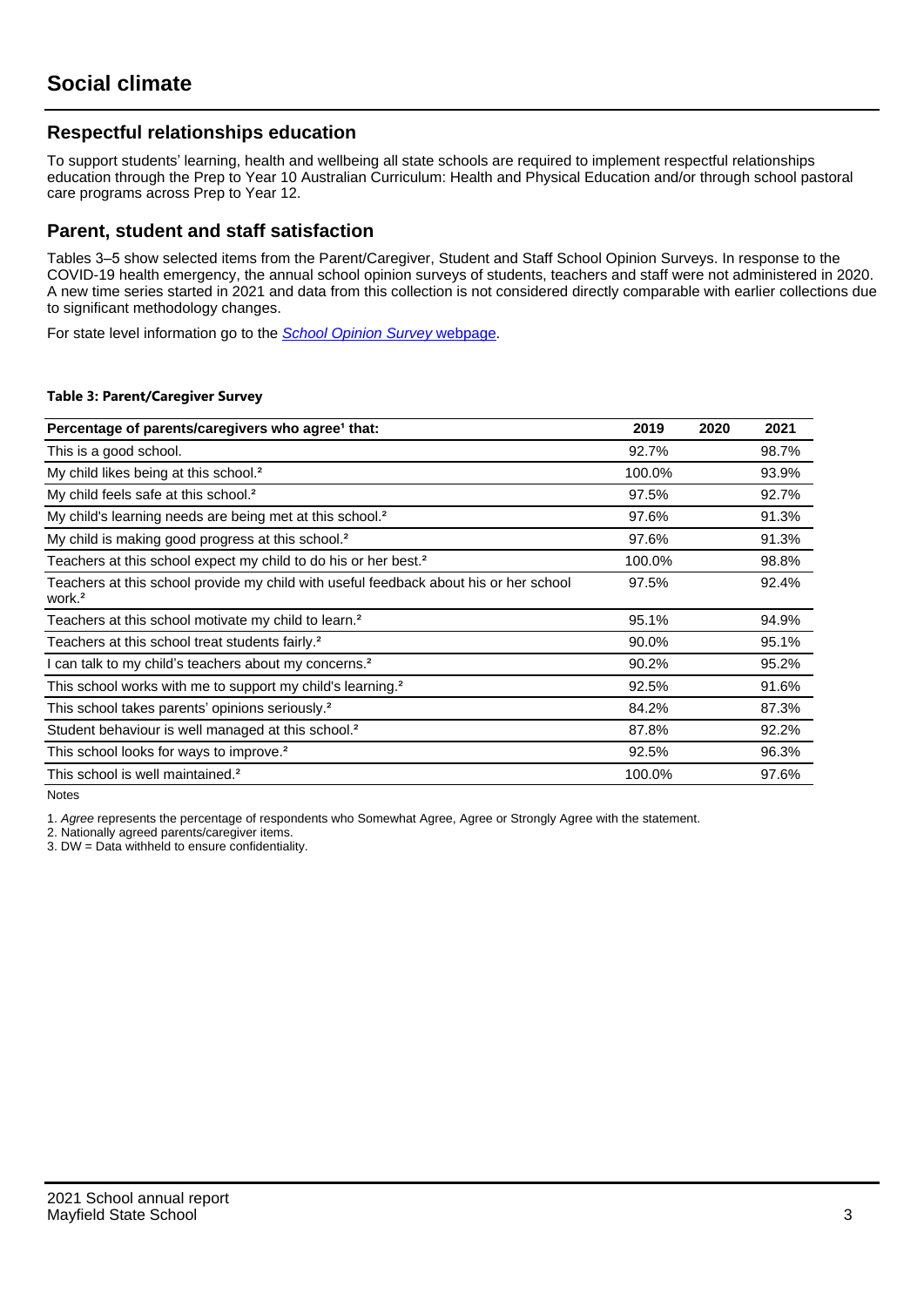### **Table 4: Student Survey**

| Percentage of students who agree <sup>1</sup> that:                            | 2019  | 2020 | 2021  |
|--------------------------------------------------------------------------------|-------|------|-------|
| I like being at my school. <sup>2</sup>                                        | 87.3% |      | 93.3% |
| I feel safe at my school. <sup>2</sup>                                         | 94.5% |      | 93.3% |
| My teachers motivate me to learn. <sup>2</sup>                                 | 96.3% |      | 93.5% |
| My teachers expect me to do my best. <sup>2</sup>                              | 98.2% |      | 95.7% |
| My teachers provide me with useful feedback about my school work. <sup>2</sup> | 93.6% |      | 97.7% |
| Teachers at my school treat students fairly. <sup>2</sup>                      | 75.7% |      | 80.4% |
| I can talk to my teachers about my concerns. <sup>2</sup>                      | 82.6% |      | 81.8% |
| My school takes students' opinions seriously. <sup>2</sup>                     | 88.6% |      | 88.4% |
| Student behaviour is well managed at my school. <sup>2</sup>                   | 73.1% |      | 73.9% |
| My school looks for ways to improve. <sup>2</sup>                              | 95.4% |      | 97.8% |
| My school is well maintained. <sup>2</sup>                                     | 87.0% |      | 89.1% |
| My school gives me opportunities to do interesting things. <sup>2</sup>        | 92.7% |      | 93.3% |

Notes

1. Agree represents the percentage of respondents who Somewhat Agree, Agree or Strongly Agree with the statement.

2. Nationally agreed student items.

3. DW = Data withheld to ensure confidentiality.

### **Table 5: Staff Survey**

| Percentage of staff who agree <sup>1</sup> that:                                                            | 2019   | 2020 | 2021   |
|-------------------------------------------------------------------------------------------------------------|--------|------|--------|
| I feel confident embedding Aboriginal and Torres Strait Islander perspectives across the<br>learning areas. | 94.1%  |      | 89.5%  |
| I enjoy working at this school. <sup>2</sup>                                                                | 100.0% |      | 96.9%  |
| I feel this school is a safe place in which to work. <sup>2</sup>                                           | 96.7%  |      | 96.9%  |
| I receive useful feedback about my work at this school. <sup>2</sup>                                        | 90.0%  |      | 90.6%  |
| Students are encouraged to do their best at this school. <sup>2</sup>                                       | 100.0% |      | 100.0% |
| Students are treated fairly at this school. <sup>2</sup>                                                    | 96.7%  |      | 96.8%  |
| Student behaviour is well managed at this school. <sup>2</sup>                                              | 90.0%  |      | 96.8%  |
| Staff are well supported at this school. <sup>2</sup>                                                       | 80.0%  |      | 93.5%  |
| This school takes staff opinions seriously. <sup>2</sup>                                                    | 86.7%  |      | 96.8%  |
| This school looks for ways to improve. <sup>2</sup>                                                         | 96.7%  |      | 100.0% |
| This school is well maintained. <sup>2</sup>                                                                | 96.7%  |      | 90.6%  |
| This school gives me opportunities to do interesting things. <sup>2</sup>                                   | 86.7%  |      | 96.8%  |

Notes

1. Agree represents the percentage of respondents who Somewhat Agree, Agree or Strongly Agree with the statement.

2. Nationally agreed staff items.

3. DW = Data withheld to ensure confidentiality.

## **Description of how this school manages non-attendance**

Queensland state schools manage non-attendance in line with the Queensland Department of Education procedures: [Managing Student Absences and Enforcing Enrolment and Attendance at State Schools](https://ppr.qed.qld.gov.au/pp/managing-student-absences-and-enforcing-enrolment-and-attendance-at-state-schools-procedure); and [Roll Marking in State Schools,](https://ppr.qed.qld.gov.au/pp/roll-marking-in-state-schools-procedure) which outline processes for managing and recording student attendance and absenteeism.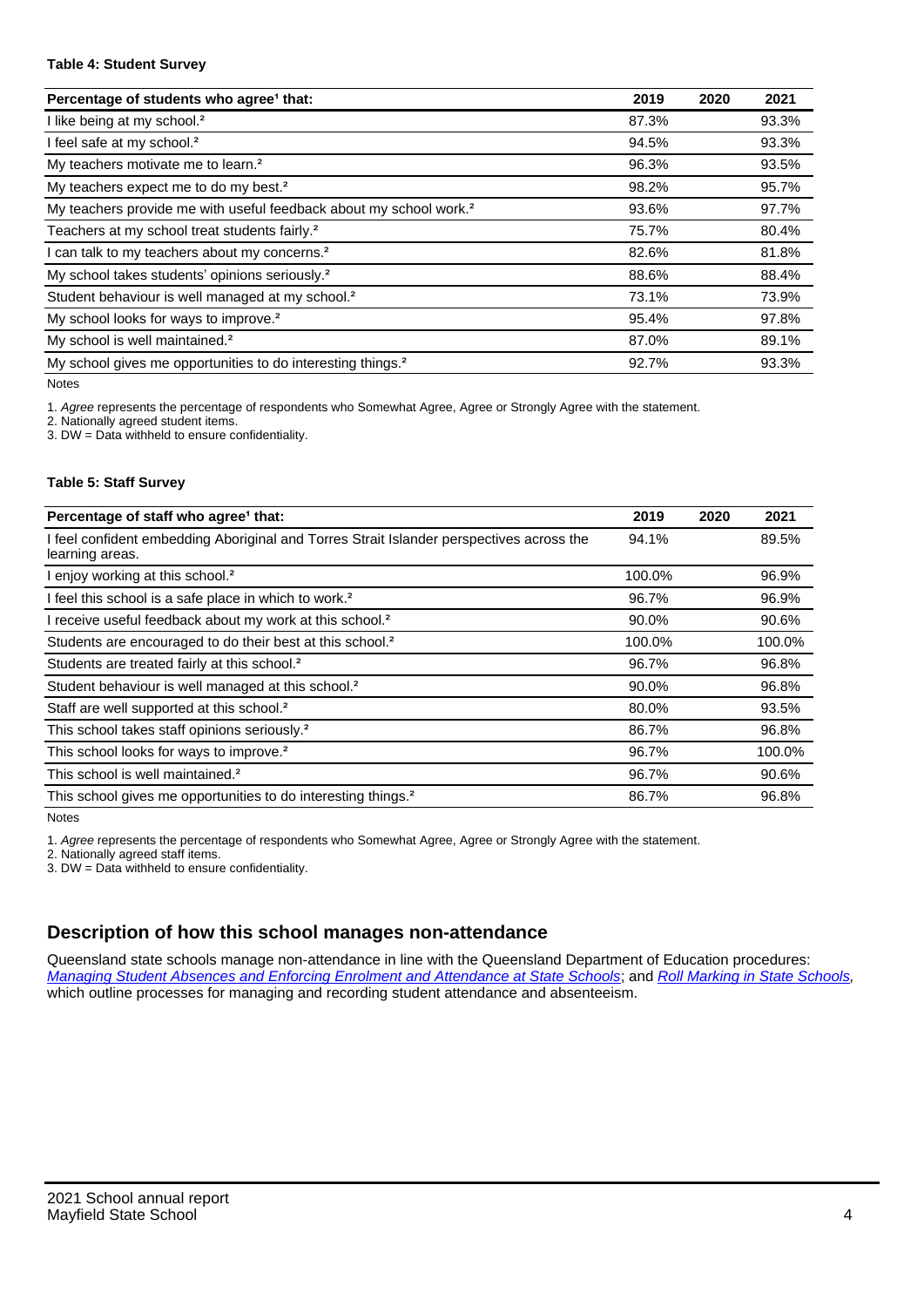### **School disciplinary absences**

### **Table 6: Count of school disciplinary absences at this school**

| Type of school disciplinary absence | 2019 | 2020 | 2021 |
|-------------------------------------|------|------|------|
| Short suspension                    |      | b    | 9    |
| Long suspension                     |      |      |      |
| Exclusion                           |      |      |      |
| Total                               |      | 5    | 9    |

Notes

1. School disciplinary absence (SDA) data is a total of short suspensions (1–10 days), long suspensions (11–20 days), exclusions and cancellations. 2. The number of SDAs is not the number of students who received an SDA as one student may be suspended several times in a school year. Each time a student is suspended it is recorded as an additional SDA. The data does not reflect the outcomes of appeal decisions.

3. 2020 data was impacted by the COVID-19 health emergency. There were significantly fewer SDAs during the home-based learning period (the first five weeks of Term 2) compared to other years.

# **School funding**

### **School income broken down by funding source**

School income, reported by financial year accounting cycle using standardised national methodologies and broken down by funding source is available via the [My School](http://www.myschool.edu.au/) website.

### **How to access our income details**

- 1. Click on the My School link <http://www.myschool.edu.au/>.
- 2. Enter the school name or suburb of the school you wish to search.

|  | Search by school name or suburb |  | <b>School sector</b> |  | $\sim$ and $\sim$ represents the set of $\sim$ | <b>State</b> |  |  |  |
|--|---------------------------------|--|----------------------|--|------------------------------------------------|--------------|--|--|--|
|--|---------------------------------|--|----------------------|--|------------------------------------------------|--------------|--|--|--|

3. Click on View School Profile to access the school's profile.



4. Click on Finances and select the appropriate year to view school financial information.

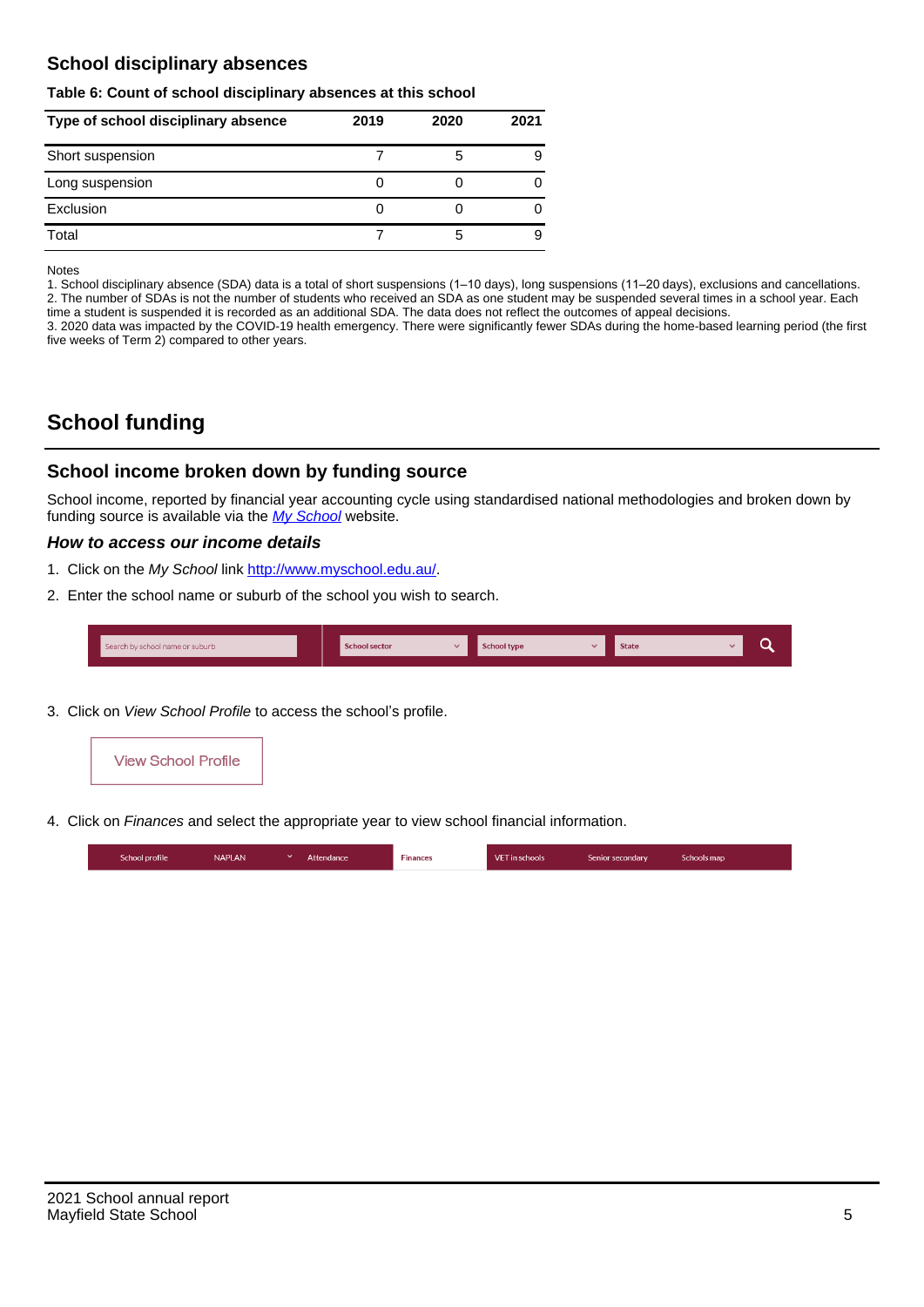# **Teacher standards and qualifications**

The Teacher registration eligibility requirements: Policy (p.1) states:

To be eligible for registration, a person must satisfy the Queensland College of Teachers (QCT) that they meet requirements regarding qualification and experience, or have otherwise met the requirements of the Australian Professional Standards for Teachers (APST). A person must also satisfy the QCT that they are suitable to teach and meet English language proficiency requirements. All these requirements are specified in the Act and the Education (Queensland College of Teachers) Regulation 2005 (the Regulation).

The qualifications required for teacher registration are successful completion of either -

- (a) a four-year initial teacher education program including teacher education studies of at least one year (e.g. a Bachelor of Education, or a double Bachelor degree in Science and Teaching) or
- (b) a one-year graduate initial teacher education program following a degree (e.g. a one-year Graduate Diploma of Education (Secondary) after a three-year Bachelor degree) or
- (c) another course of teacher education that the QCT is reasonably satisfied is the equivalent of (a) or (b). These are considered on a case-by-case basis.

For more information, please refer to the following link:

• <https://www.qct.edu.au/registration/qualifications>

# **Workforce composition**

### **Staff composition, including Indigenous staff**

### **Table 7: Workforce composition for this school**

|                    |      | <b>Teaching staff</b> |      |      | Non-teaching staff |                 |      | Indigenous staff |      |
|--------------------|------|-----------------------|------|------|--------------------|-----------------|------|------------------|------|
| <b>Description</b> | 2019 | 2020                  | 2021 | 2019 | 2020               | 2021            | 2019 | 2020             | 2021 |
| Headcount          | 23   | 22                    | 25   |      | 15                 | 19              |      |                  |      |
| <b>FTE</b>         | 19   | 18                    | 19   | 10   |                    | 10 <sub>1</sub> |      |                  |      |

Notes

1. Teaching staff includes school leaders.

2. Indigenous refers to Aboriginal and Torres Strait Islander people of Australia.

3. FTE = full-time equivalent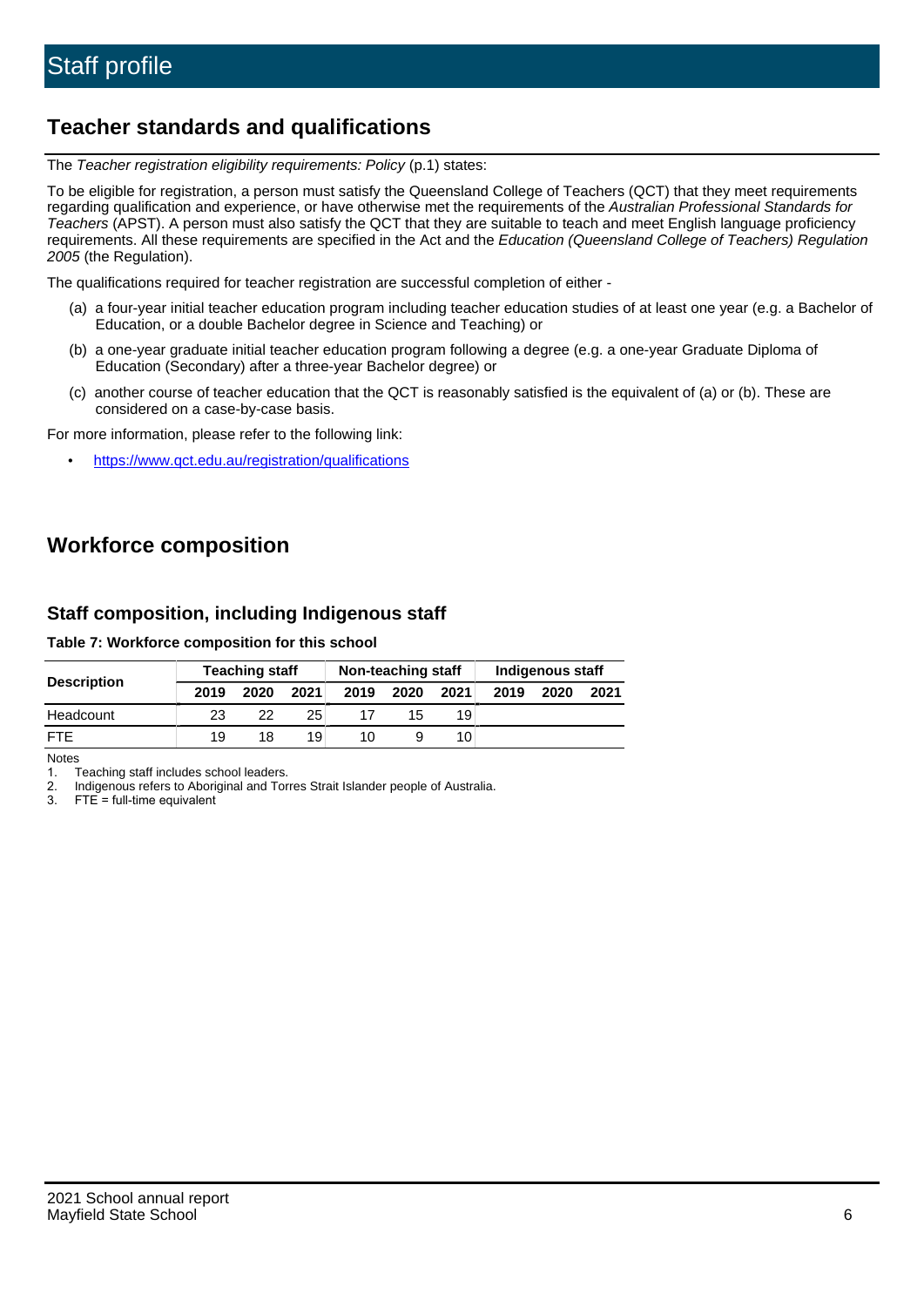# **Key student outcomes**

### **Student attendance**

Tables 8–9 show attendance rates at this school as percentages. In 2020, the COVID-19 health emergency affected student attendance in Queensland Government schools. Comparisons between 2020 and other years' attendance data should not be made.

#### **Table 8: Overall student attendance at this school**

| <b>Description</b>                                  | 2019 | 2020 | 2021 |
|-----------------------------------------------------|------|------|------|
| Overall attendance rate for students at this school | 94%  | 94%  | 94%  |

Notes

1. The attendance rate is the full- and part-time days attended as a percentage of enrolled school days.

2. Full-time students only.

#### **Table 9: Student attendance rates for each year level at this school**

| <b>Year Level</b> | 2019 | 2020 | 2021 |
|-------------------|------|------|------|
| Prep Year         | 94%  | 95%  | 94%  |
| Year <sub>1</sub> | 94%  | 94%  | 93%  |
| Year 2            | 94%  | 94%  | 94%  |
| Year <sub>3</sub> | 95%  | 95%  | 96%  |
| Year 4            | 92%  | 94%  | 96%  |
| Year 5            | 95%  | 92%  | 93%  |
| Year <sub>6</sub> | 95%  | 95%  | 90%  |

Notes

1. The attendance rate is the full- and part-time days attended as a percentage of enrolled school days.

2. Full-time students only.

3. DW = Data withheld to ensure confidentiality